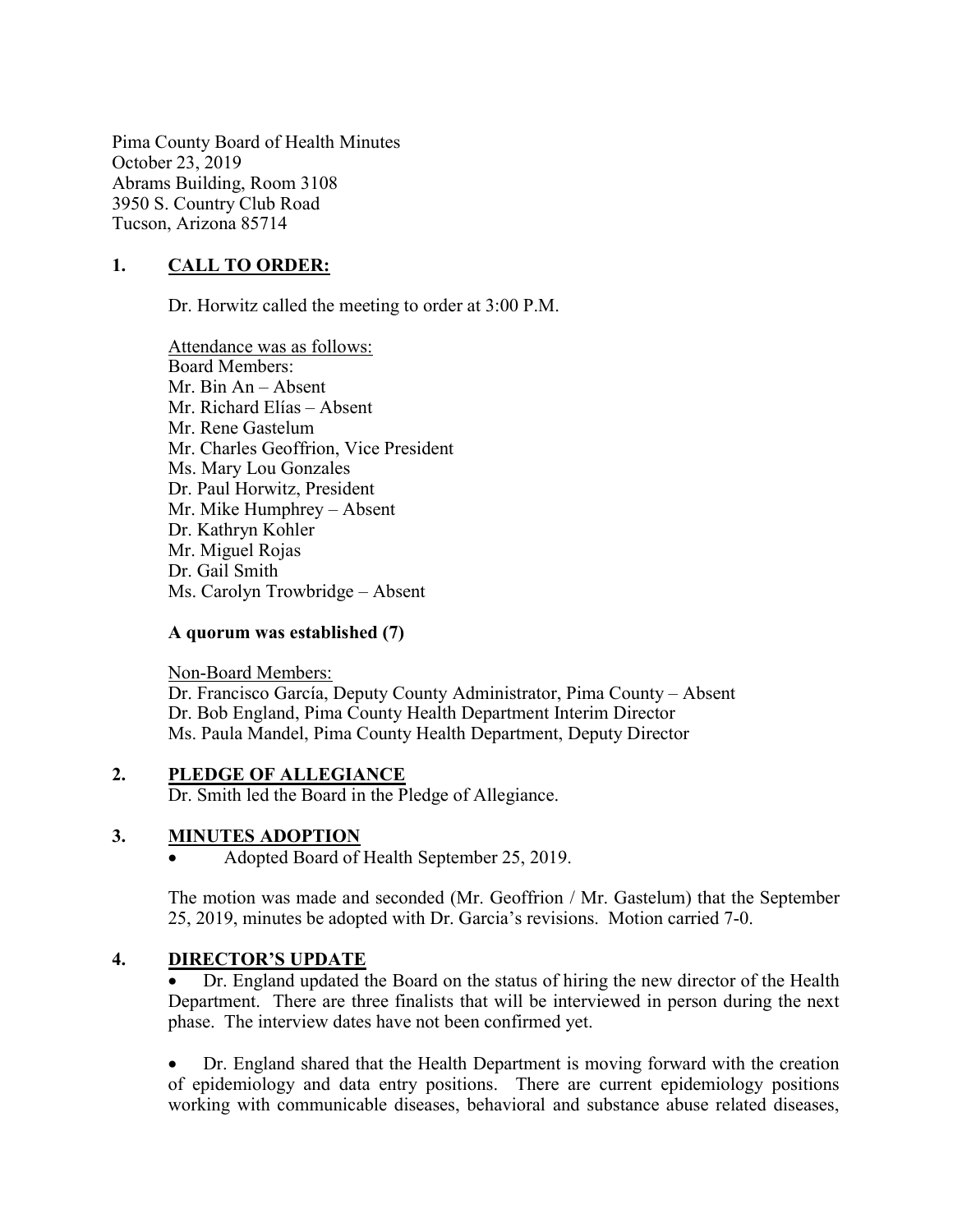and respiratory diseases. There is a need for epidemiologists in the non-infectious side of the Health Department.

 Ms. Mandel updated the Board on the Hepatitis A outbreak. There are 246 confirmed cases. Health Department staff has administered over 3,900 vaccinations. Outreach efforts continue within the community with over 300 partners. Staff continues to identify new partners to assist with vaccinations.

 Dr. England shared with the Board a presentation on 'The Real Future: Policy, Systems, and Environmental Change Work' which discussed the lessons we have learned in the  $20<sup>th</sup>$  century progress against infectious disease and have applied them to our current challenges.

Increased obesity has been occurring in the United States over a long period of time and is a current public health challenge. Social and environmental changes such as increased food portion size, unhealthy food options are more prevalent as well as the lack of exercise (schools have eliminated recess and school playgrounds are no longer available for children to play after school ends). When public health is not involved or when policy changes are made; there can be negative consequences which can impact health.

The community building environment is another means to increase health within a community. Building a community where a person can walk or ride a bike to work, stores, doctor office, etc. has a positive impact on its community's health.

Changes in school policies is also an aspect where public health should be involved. Policy makers need to be aware of the benefits of recess and physical education has to the youth in a community prior to these programs being defunded or discontinued.

Public Health policy strategy provides a return on investment analysis using data, and requires partnering and communication.

The presentation will be provided to the Board members.

# 5. INTRODUCTION OF NEWLY APPOINTED BOH MEMBER: KATHRYN KOHLER, MD:

 Dr. Horwitz introduced Dr. Kathryn Kohler as a new member of the Board of Health who represents Board of Supervisor Steve Christy's district (4). Dr. Kohler is a retired obstetrics and gynecology physician from Laramie, Wyoming. In 2006, Dr. Kohler and her husband relocated to Green Valley, Arizona.

# 6. HOLIDAY SCHEDULE:

 Dr. Horwitz updated with the Board that due to the Thanksgiving and Christmas holidays fall close to, or on the  $4<sup>th</sup>$  Wednesday of the month, that a different date be identified. A motion was made and seconded (Dr. Horwitz / Mr. Gastelum) that the next Board meeting be on Wednesday, December 4, 2019. Motion carried 7-0.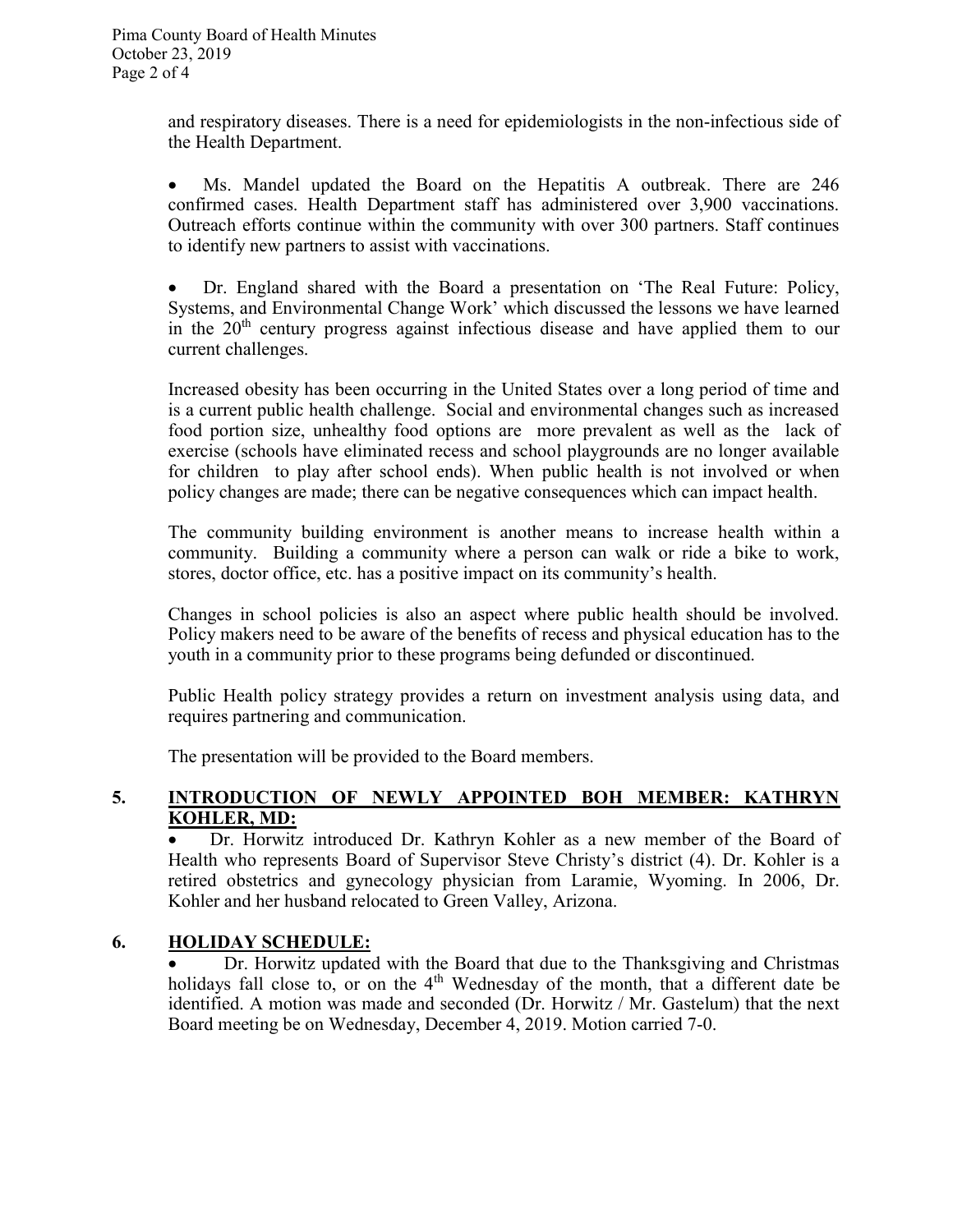Pima County Board of Health Minutes October 23, 2019 Page 3 of 4

## 7. FORMATION OF BOH BUDGET SUBCOMMITTEE:

 Dr. Horwitz updated the Board that per Arizona Revised Statute, the Board of Health reviews and recommends the Health Department's annual budget to the Board of Supervisors. The President appointed a Budget Subcommittee. The subcommittee will consist of Mr. Geoffrion, Ms. Gonzales, and Ms. Trowbridge. All have agreed to serve in this capacity. Mr. Geoffrion has volunteered to be the Chairperson. This subcommittee is subject to open meeting laws. The fiscal year is from July  $1 -$  June 30. The budget development for fiscal year 2020 begins next month. Dr. Don Gates will be the contact for any budget subcommittee questions.

## 8. VAPING UPDATE:

 Mr. Geoffrion shared with the Board that due to the Board of Supervisors (BOS) failing to pass the Tobacco 21 initiative it was recommended that the Board remain well informed of this public health concern and use this information to reach out to any group or members of the public that might be interested. Mr. Geoffrion recently went online and found 55 vaping shops within the greater Tucson area. Mr. Geoffrion will provide a map of these vaping shops to the Board that will show where a majority of them are clustered within Tucson.

The Center for Disease Control (CDC) now refers to vaping-related illness as EVALI which is an e-cigarette and vaping product use associated lung injury. As of October 15, 2019, there are 1,479 lung injury cases associated with the use of e-cigarettes or vaping products within 49 states. 38% of these cases are 21 years old or younger. 33 deaths have been confirmed in 24 states. Manufacturers are not required to report what is in their products. In 2011, less than 2% of U.S. high school students reported having used ecigarettes but in 2015, the percentage had jumped to 16%. The following year, the U.S. Surgeon General issued a report concluding that e-cigarette use among young people was a public health concern.

Evolution in technology and marketing of new products specifically Pod Mods which are small, rechargeable devices that aerosolize liquid solutions containing nicotine, flavoring, and other contents encapsulated in cartridges began to gain traction. According to advertisements, nicotine salt solutions contain nicotine concentrations 2 to 10 times those found in most free-base-nicotine e-cigarette products. Juul's website indicates that there is 0.7ml of nicotine per pod equivalent to approximately 20 combustible cigarettes.

Some schools have banned Pod Mods because they are almost indistinguishable from USB drives and have launched parent-teacher education programs for clear identification. The aerosol from these devices contain metals, volatile organic compounds and flavoring additives, which may be harmful when inhaled, particularly to adolescent users. Nicotine adversely affects the developing brain and causes addiction with an increased risk of mood and attention problems.

In April 2018, six public health organizations urged the Food and Drug Administration (FDA) to stop sales of new, Juul-like E-Cigarettes illegally introduced without Agency review. Stronger regulations should be implemented to prevent illegal online purchases and to increase enforcement of restrictions against e-cigarettes sales to minors in brickand-mortar stores. These organizations encouraged the FDA to advance the deadline (currently set for 2022) for determination of whether existing e-cigarette products should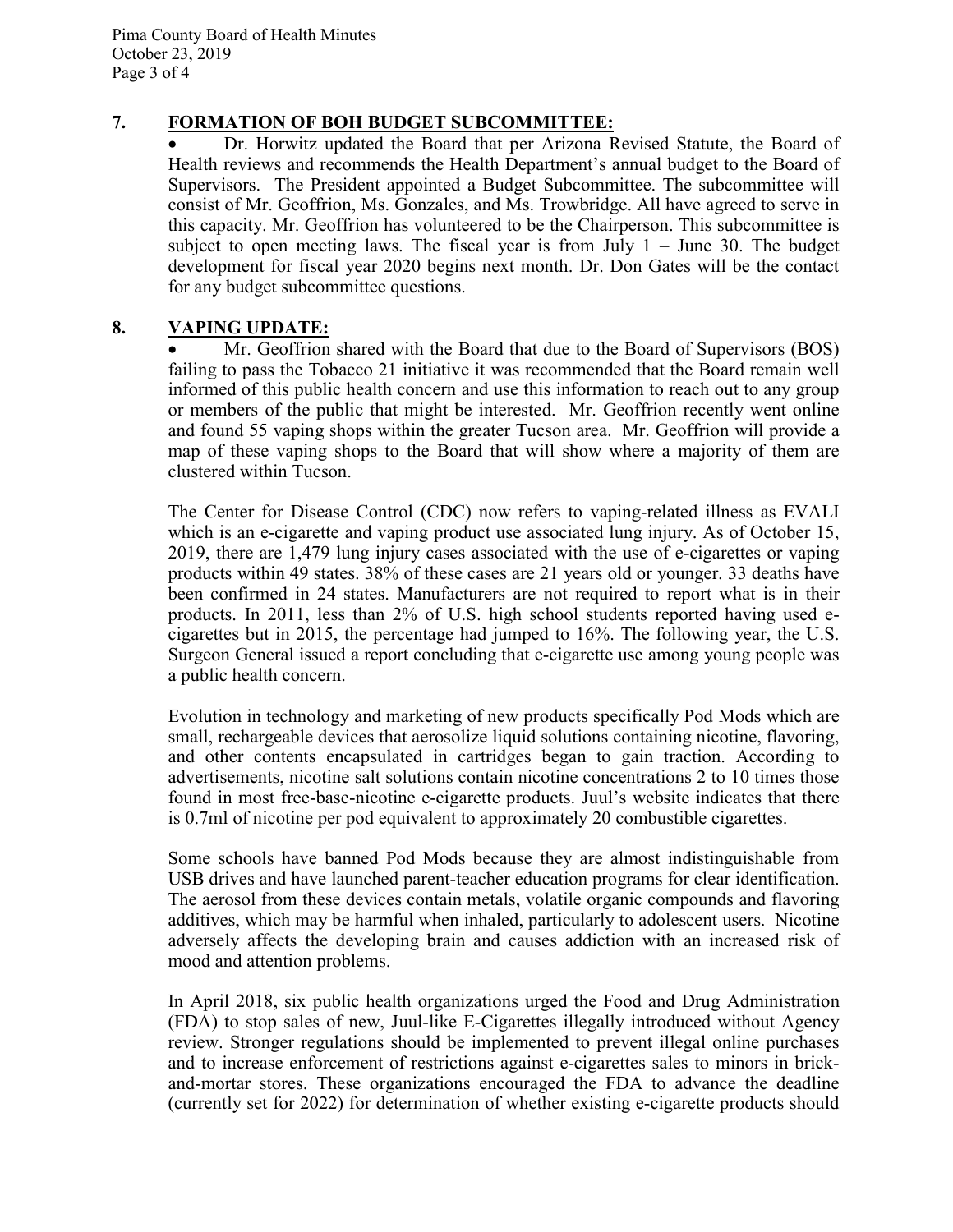remain on the market. The FDA is performing undercover operations to identify and intervene with retailers that sell e-cigarettes to minors, restrictions against third-party resale of Juuls on eBay, and detailed requests for information from the manufacturer of Juul to aid FDA efforts.

Dr. England shared that there are vaping illness investigations on going. When these investigations are complete the outcomes will be complex and thus difficult to interpret. Dr. England's concern is what the nation's public health will be in 30 years in regard to use of these products.

# 9. PROPOSAL OF DR. ENGLAND TO PRODUCE AN EXECUTIVE SUMMARY PRIOR TO HIS DEPARTURE:

• Dr. Horwitz shared with the Board that he requested that Dr. England produce an executive summary that will provide the status of the Health Department prior to his departure. A motion was made and seconded (Dr. Smith / Mr. Geoffrion) that Dr. England produce an executive summary prior to Dr. England's departure. Motion carried 7-0.

# 10. NOMINATING COMMITTEE RESULTS FOR BOH OFFICERS:

 Dr. Horwitz shared with the Board that he appointed Mr. Geoffrion as the Chair of the Nominating Committee for BOH Officers that will serve until June 30, 2020.

Mr. Geoffrion updated the Board that the nominating committee included Dr. Smith and Mr. Gastelum. This committee met on October 23, 2019, at 2:30 P.M. nominated Dr. Horwitz as President and Mr. Geoffrion as Vice President. Mr. Geoffrion requested that the ballots be given to the Board members and advised that any member may deviate from these nominations and write-in their nomination on the ballot.

# 11. ELECTION OF BOH OFFICERS:

The results of the Board of Health Officers vote is: President – Dr. Paul Horwitz Vice President – Mr. Charles Geoffrion

These officers will serve until June 30, 2020.

## 12. SUMMATION OF ACTION ITEMS AND PROPOSAL OF FUTURE AGENDA ITEMS:

 Dr. Horwitz reminded the Board to email him early with items to be considered for the agenda.

• The next meeting is scheduled for Wednesday, December 4, 2019 at 3 P.M.

# 13. ADJOURNMENT:

The meeting adjourned at 4:32 P.M.